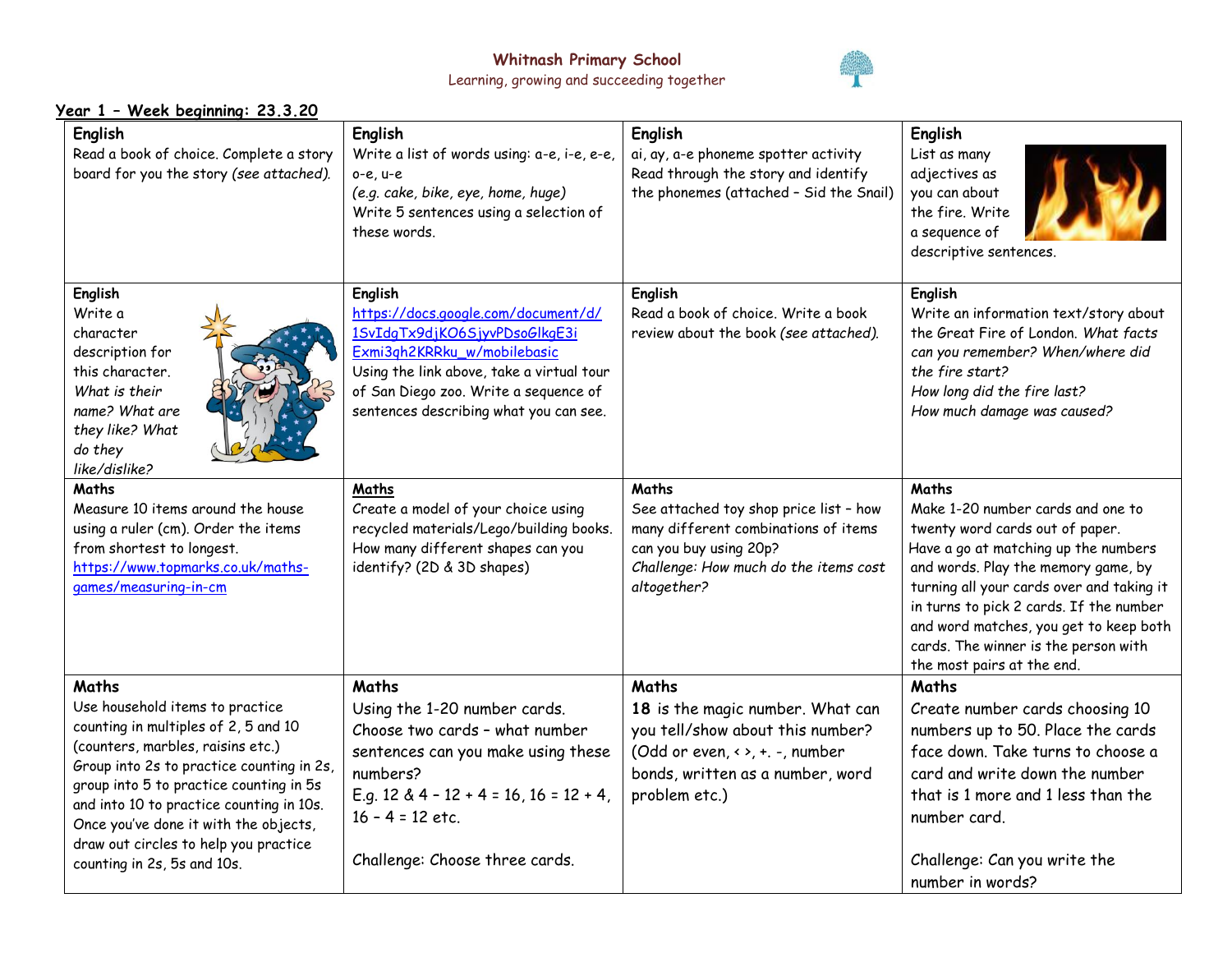## **Sid the Snail**

Sid was fed up with being just a snail and decided he wanted to try something new. One day during the month of May he decided to become a weather reporter. He crawled outside leaving a slimy trail behind him. At first it was warm and sunny and he liked being outdoors, but soon the grey clouds came and it began to rain. Just then it started to hail and Sid had to quickly hide inside his shell, where he felt safe. He didn't want to be a weather reporter anymore!

The next day Sid decided he would like to become a postman and deliver people's mail. "I can do this," he thought to himself, it looked easy. He set off carrying a bag full of letters and cards, he slithered along paths and pavements, he even avoided falling down all of the drains. Even though he was slow he was really enjoying himself, reading names and addresses on the front of letters and cards, but suddenly he crawled over a nail which was lying on the ground and was left in a lot of pain. Sid decided he didn't want to be a postman again! What a shame!

Next he decided to become a sailor and made his way down to the bay. He found a pale green boat and climbed inside. When he was out at sea he saw an enormous whale who created a gigantic

wave with one almighty great swish of his tail. Sid was covered in water when the wave splashed over his boat. "Time to go," thought Sid.

So Sid went home and decided although he'd had a busy time, he would be most happy just being a garden snail.

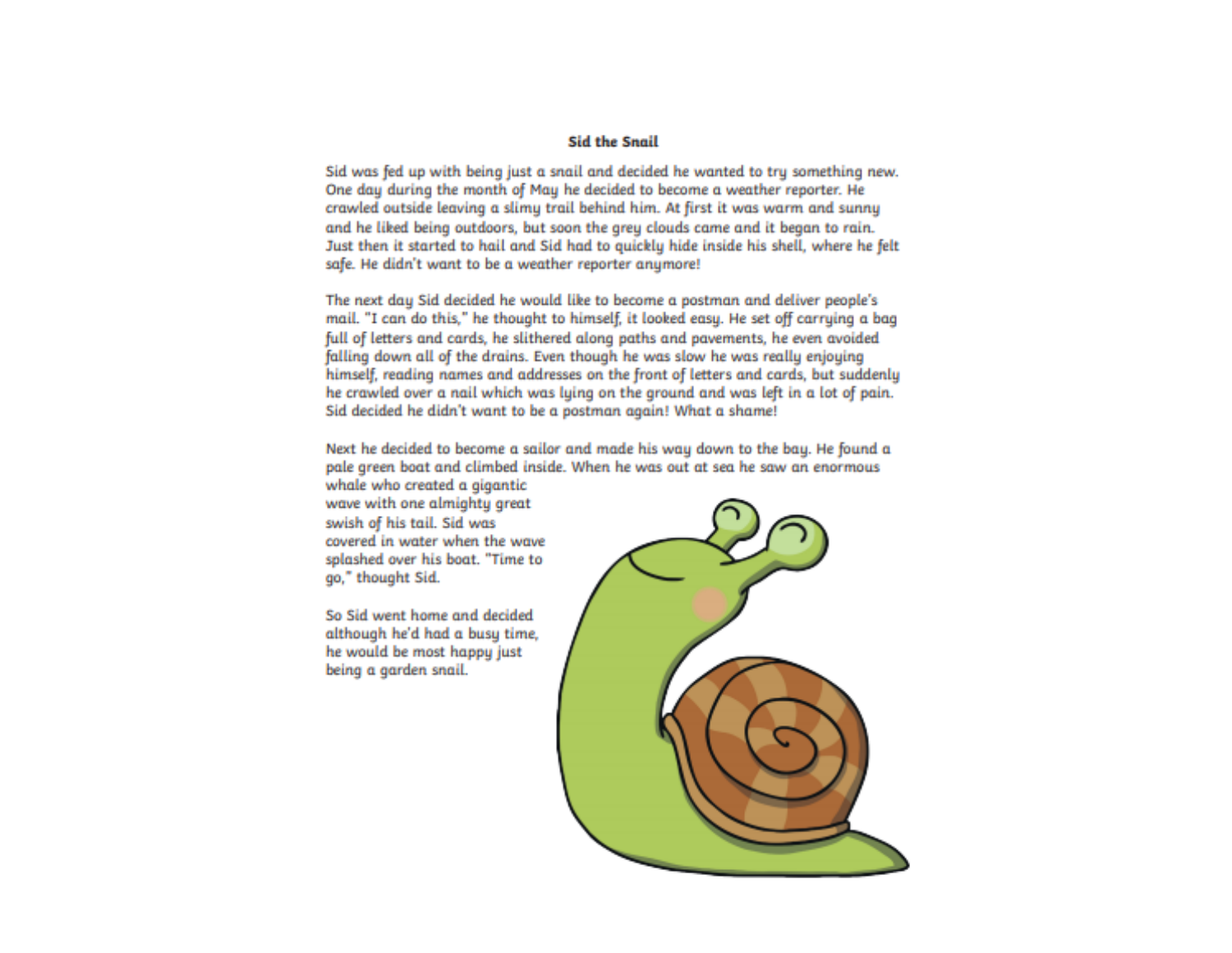|                           | What did you like about the book?          |
|---------------------------|--------------------------------------------|
| What was the story about? |                                            |
|                           | Draw your favourite picture from the book. |
| Who were the characters?  |                                            |
|                           |                                            |
|                           | Your rating: $\_\!/$ 10                    |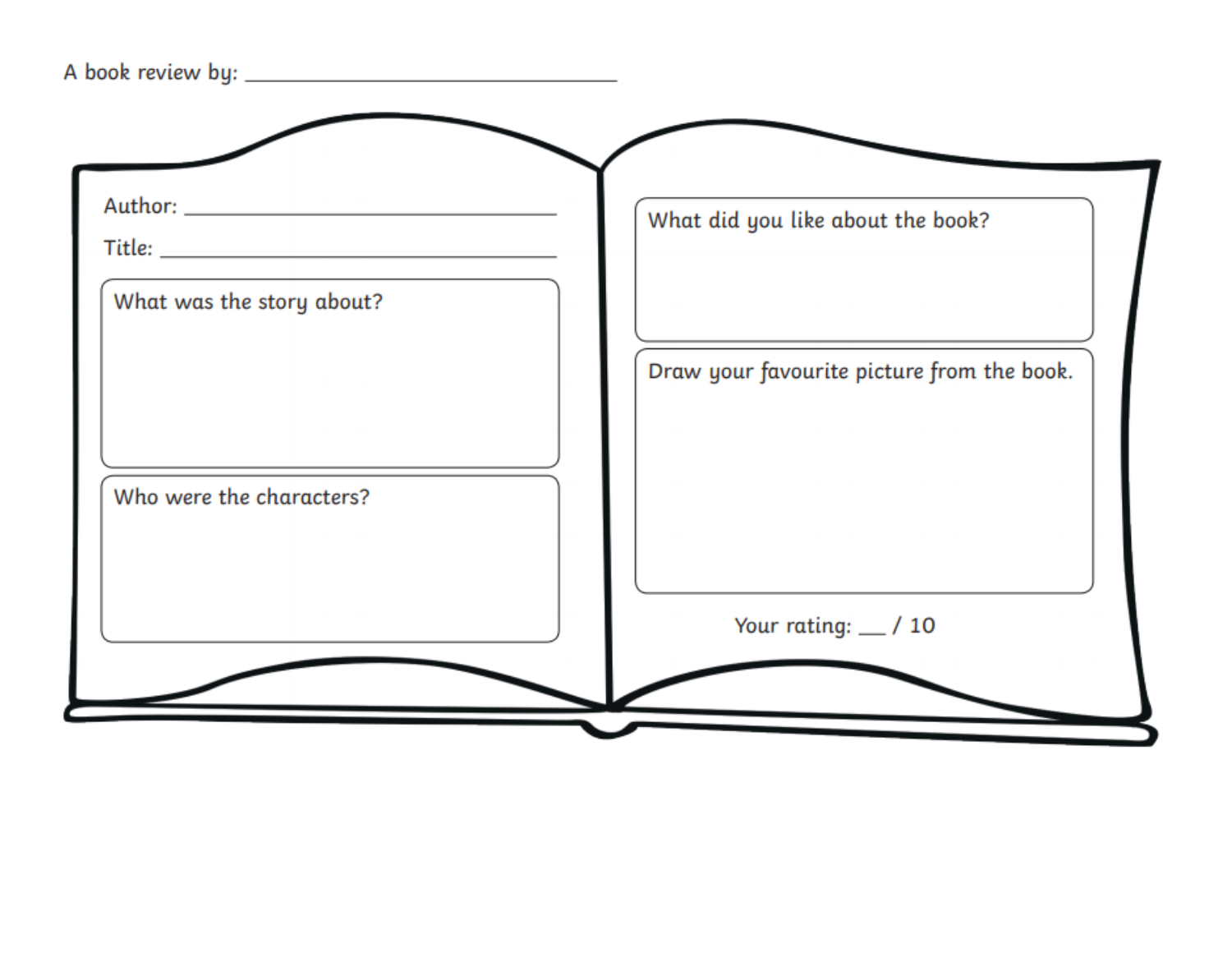